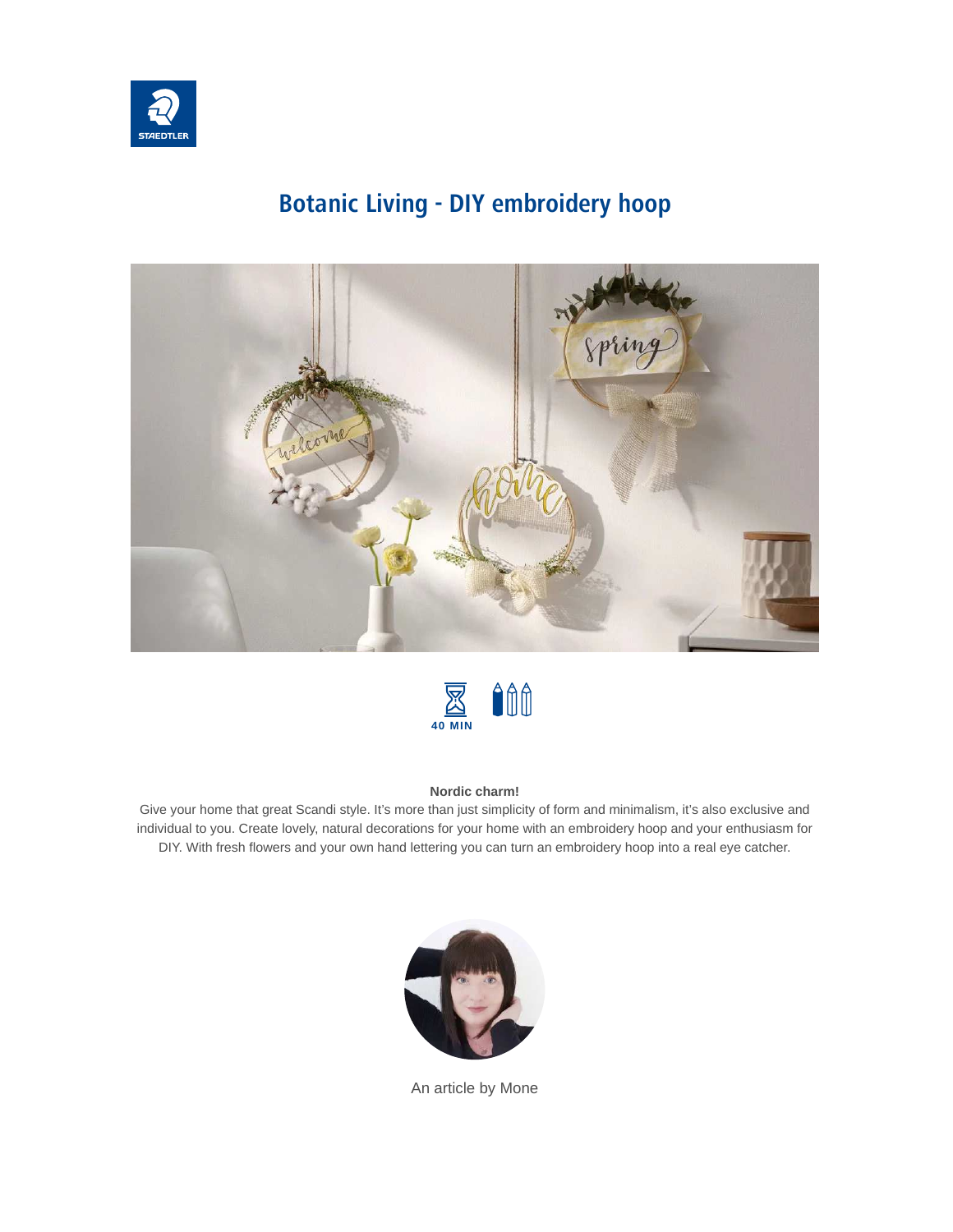# **Step-by-step tutorial**





Print off the templates, cut out your desired word and shade over the back of the paper with a soft pencil. Now place the template on the paper (SnapPap) with the lettering upwards. For this project, the dimensions of your paper should be about 35 cm x 10 cm. Then trace over all the outlines of the lettering with the HB pencil, transferring the design to the paper.



Go over all the outlines of the lettering with the pigment liner 1.2 and fill in.

**Tip:** The pigment liner is available in a line width of 0.05 for delicate lettering.







Now shade around the lettering with a light green watercolour pencil (shade used here: olive).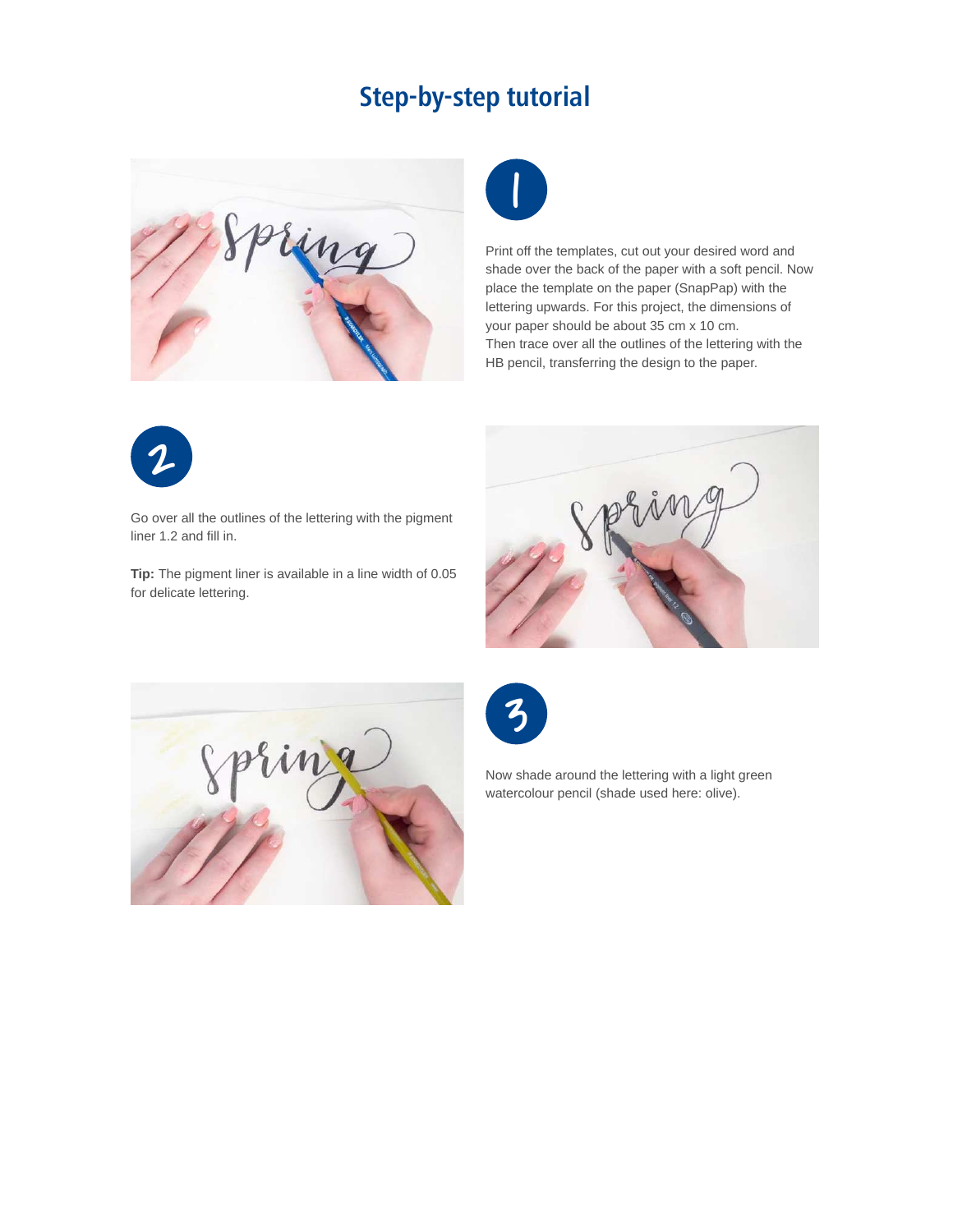

Then go over the light green colour with a water brush (a paintbrush and water will also work, of course). The water will create a lovely soft look. Before you do anything else, leave everything to dry

completely.







To create a vintage look, crumple the paper slightly once it has dried, and then smooth it out again.



Finally cut a little triangle out of each end.







Position the lettering centrally in the embroidery hoop and clamp it. Decorate your embroidery hoop with ribbons, flowers and other pretty features.

**Tip:** Use superglue, it holds for a particularly long time.

### **Material overview**